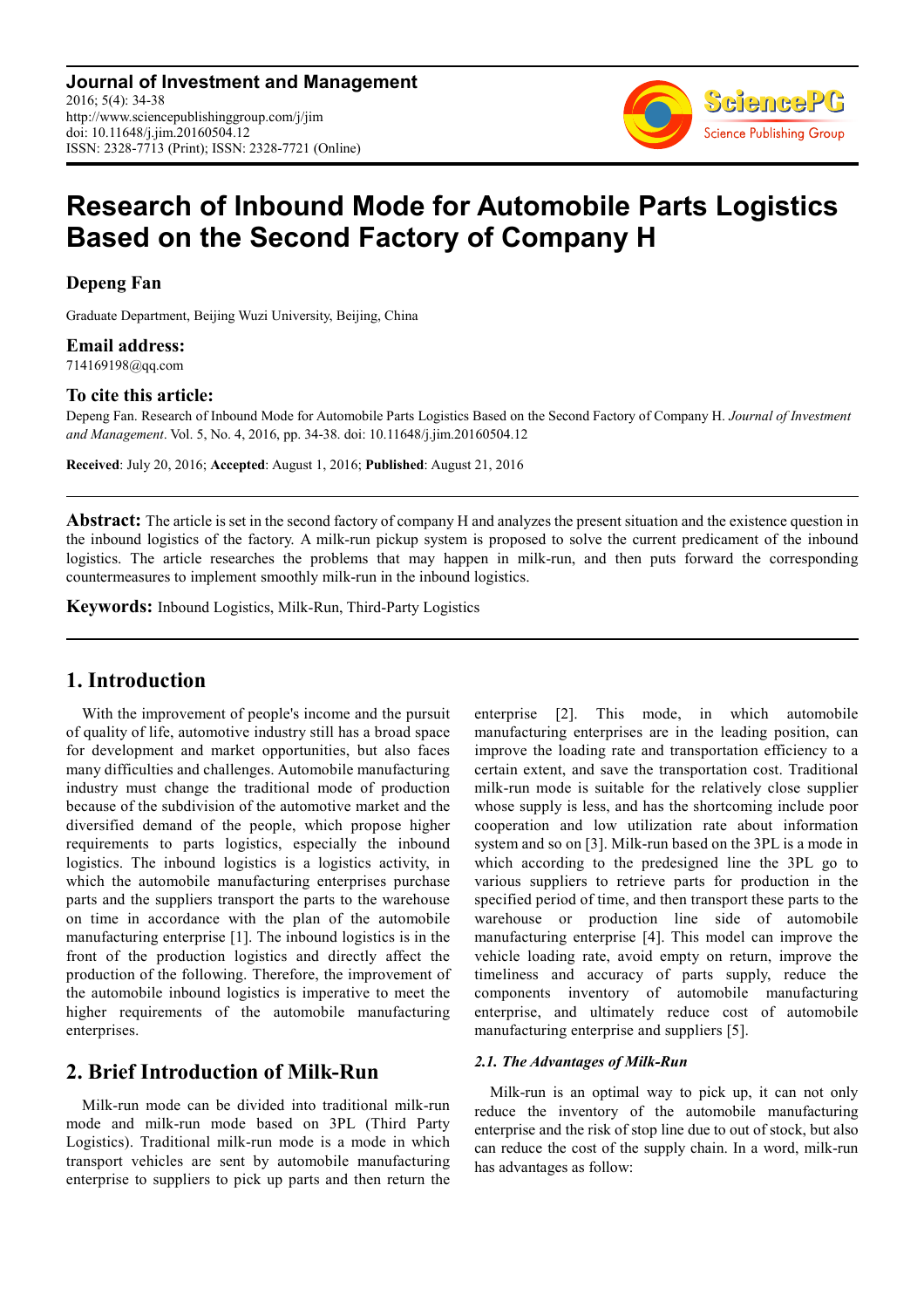# *2.1.1. To improve the Loading Rate and Efficiency of Transport Vehicles*

Milk-run shorten the total transport distance of parts in the same amount of daily production, improve the efficiency of transportation and the loading rate, and reduce the waste of load, therefore, the cost of transportation is reduced [6].

#### *2.1.2. To Reduce the Cost of Transportation*

Two or more suppliers are focused on one line, the total transportation distance can be reduced in this way. With the continuous improvement of the cycle path, the cost of transportation will continue to reduce.

# *2.1.3. Supply of Parts Is Guaranteed*

Automobile manufacturing enterprise, suppliers and third party logistics jointly participate in the process of milk-run, each partner can quickly adjust and solve the trouble when the process of milk-run is in trouble. Automobile manufacturing enterprise can monitor the process of milk-run, so as to reliability of parts could be ensured. At the same time the process of milk-run is operated by the professional 3PL that can ensure the condition of vehicle, the diathesis of drivers and professional requirements, which can make delivery of parts to be safe.

### *2.1.4. To Reduce Inventory*

According to the production plan, 3PL sent transport vehicles to pick up parts from each supplier, which is based on the principle of low volume and multi frequency. Frequency and amount of daily pickup are certain, which both ensure the timely supply of parts, but also reduce the warehouse inventory of the third-party logistics and the risk of stop line due to out of stock.

# *2.1.5. More Professional*

The third party logistics company which works with the automobile manufacturing enterprise is more professional, the third party not only can use the advantages of scale to provide professional and efficient service, but also guarantee the timelines of delivery. In the process of cooperation with the third party logistics, the automobile manufacturing enterprise could set up an information sharing platform and can implement real-time monitoring of all aspects of the transport by positioning technology, in order to reduce the uncertainty risk and loss to the automobile manufacturing enterprise [7].

## *2.2. The Limitations of Milk-Run*

Although milk-run has many advantages, not all enterprises are suitable to use it. Milk-run has its own limitations.

Milk-run is only suitable for the delivery based on the principle of low volume and multi frequency, and has more stringent requirements on the pick-up and delivery time [8]. If the parts do not reach the designated position on time, it will have a certain impact on the production and inventory, even causing stop line due to out of stock.

In milk-run all aspects and complexity of the coordination are high, if coordination is not good, it will be very difficult to

obtain satisfactory results, even increasing the risk of stop line.

# **3. The Present Situation and Question in the Inbound Logistics of Company H**

# *3.1. The Present Situation of the Inbound Logistics*

At present, company H has two factories in Zhengzhou, this article is based on the second factory as an example. The factory has three passenger vehicle which are produced by a same line in the assembly department. In order to meet the market demand, the company plans to achieve flexible production in the future, so the logistics system of the company will be faced with new challenges. There are three kinds of existing the inbound logistics delivery:

(1) Nonlocal suppliers transport parts to the 3PL warehouse, and then the 3PL distribute parts to the assembly department according to the production plan of the factory. This delivery method can easily generate repeated transportation costs, and may cause delivery delays or serious damage [9].

(2) Suppliers around the factory distribute their parts to the assembly department according to the production plan, or sent parts to the 3PL warehouse, and then the 3PL distribute parts to the assembly department.

(3) Parts of Suppliers around the city will be taken by the 3PL and shipped to the 3PL warehouse and then distributed parts to the assembly department.



Suppliers around the city

*Figure 1. The existing inbound logistics mode of company H.* 

In order to save the cost of transportation, nonlocal suppliers transport a large number of parts to meet the production of 4 days or so for company H, which lead to an increase in storage costs. Although suppliers around the city and factory adapt the supply mode of small batch and multi batch, this mode has the phenomenon of low loading rate, which causes a rise in transportation costs. Therefore, the current inbound logistics mode lead many funds of company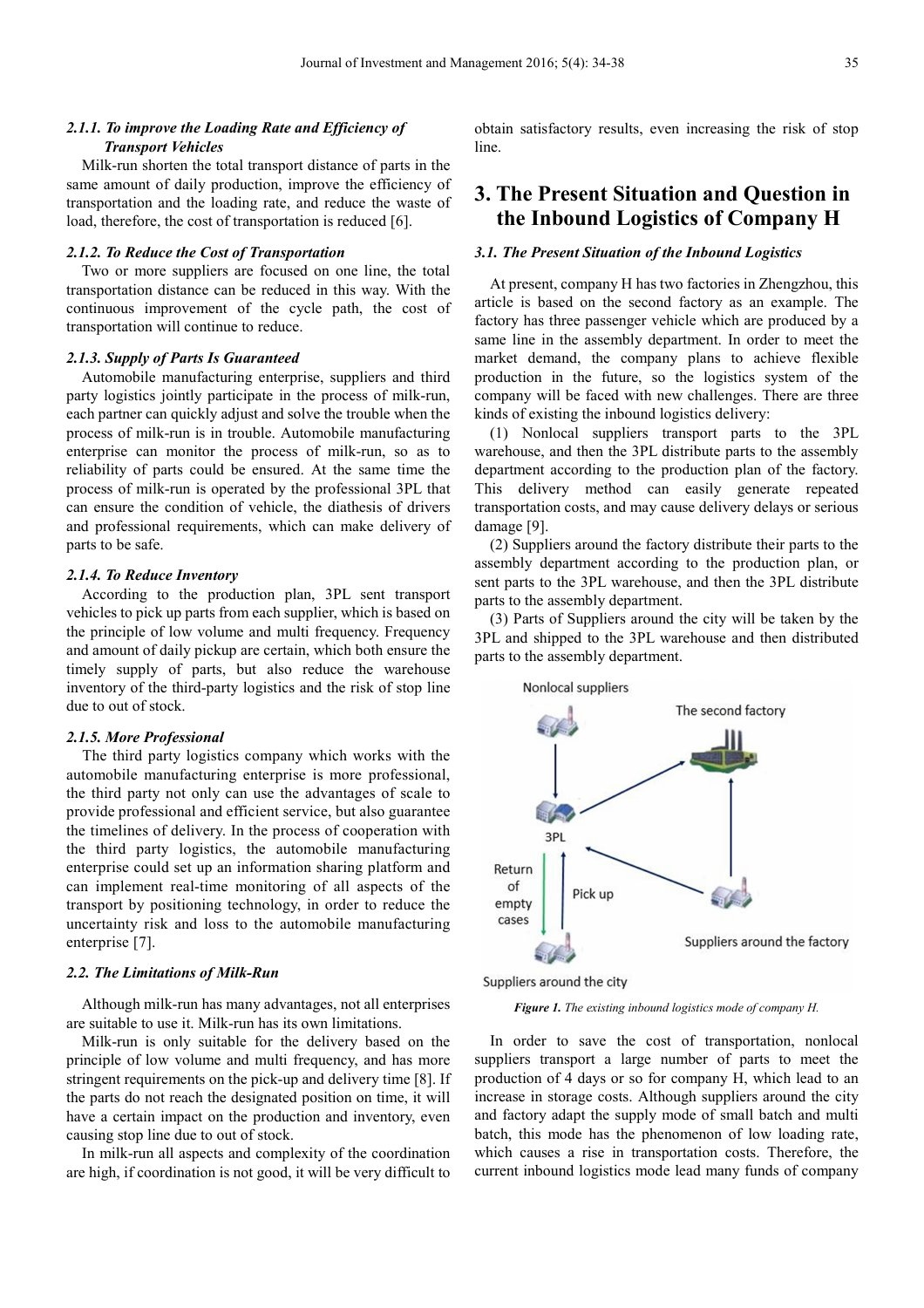H and suppliers to be occupied, and increase the risk of stop line.

### *3.2. Problems in the Inbound Logistics*

With the increase of the number of cars, the types and quantity of related supporting parts are growing. Suppliers are mainly responsible for the inbound logistics, but the participation of the factory in this process is very low. Therefore, in the inbound logistics there are some problems as follow:

## *3.2.1. High Cost of Inbound Logistics*

Suppliers choose the logistics service provider in the existing supply logistics of company H, and then arrange the logistics service provider to transport parts to the designated warehouse according to the production plan. The price offered by suppliers include the logistics cost that can not be determined whether it is reasonable. In fact suppliers can make additional profit from parts logistics by the way of quoted price.

When automobile manufacturing enterprise requires suppliers to reduce parts quotes in the negotiation, some suppliers only reduce the cost of logistics and will choose low-cost logistics service providers or reduce the quality of parts packaging. There is no mutual cooperation between the suppliers in the same area, which increases the comprehensive cost of the supply chain to a certain extent, but suppliers can improve the logistics efficiency by effective cooperation in the same area, so as to achieve the purpose of reducing the logistics cost.

#### *3.2.2. Lack of Monitoring in the Logistics Process*

Supplier of company H is located all over the country, only a few suppliers set up factory around company H, more suppliers entrust logistics service providers or rely on their own fleet to transport parts. With the development expansion, company H put forward higher requirements for suppliers in these areas, include reaction speed, delivery frequency accuracy of delivery time and the quality of parts. Because suppliers organizing transportation by themselves, logistics process is lack of effective monitoring, once parts have an accident on the way, company H will face the risk of stopping line except that suppliers use the high mode of transport, such as air transport.

#### *3.2.3. The Big Pressure of Storage*

In addition to the suppliers around company H can quickly respond to production, other suppliers store parts in the warehouse of the third party logistics, so that suppliers is highly dependent on the third party logistics warehouse. Some suppliers transport more parts than the order quantity of company H in order to reduce their cost. In the wake of increase of models, the demand of the 3PL warehouse area and the number of suppliers and parts are also increasing, resulting in the big pressure of storage. At the same time, some scrap parts are still in the warehouse and not back to the suppliers in time and will consume a certain storage area over a long time accumulation, resulting in a waste of storage area.

# **4. Project Planning of Milk-Run in Company H**

Learning from the current domestic experience of automobile enterprises, company H can implement milk-run on some suppliers which supply many parts and are located in a relatively concentrated location to cope with the above problems in the inbound logistics.

# *4.1. The Necessity and Feasibility of Milk-Run Implementation in Company H*

In order to solve the problems in the inbound logistics, company H need to implement milk-run.

(1) The inbound way based on the principle of low volume and multi frequency can reduce the inventory of company H, milk-run can improve the loading rate of transport vehicles and reduce the investment of suppliers in personnel, facilities, and equipment and so on. Now 3PL that is cooperating with company H is providing the service of pick-up for some suppliers, therefore, 3PL has more experience. Through the daily effective management, the service level of 3PL can be enhanced in order to ensure smooth implementation of milk-run.

(2) By setting the time window in milk-run, parts can be continuous transported to company H, which not only can make use of the advantages human and improve utilization of the warehouse, but also reduce the storage period of parts.

(3) priority implementation area of milk-run can choose Kaifeng parts Industrial Park in which some suppliers are concentrated, suppliers cooperate with H for a long time, the relationship is relatively stable between them, Besides, these suppliers produce parts of three kind of vehicle and produce more types and quantities of parts for H, which create favorable objective conditions for the implementation of milk-run.

#### *4.2. The General Idea of Milk-Run for Company H*

During milk-run, 3PL arrives at suppliers nearby H to collect parts and determine the frequency of delivery according to the production plan and production methods of H, 3PL could only pick up once to meet production for parts with less demand. In the planning stage, company H can consider Kaifeng parts Industrial Park as the first pilot, and then extend milk-run to other suppliers after the success of the pilot. It should be noted the following aspects in milk-run:

(1) H should lead the implementation of milk-run and make full use of professional advantages of 3PL to ensure smooth progress of milk-run.

(2) According to the production plan, purchasing department sent purchase orders to the supplier, parts are prepared by suppliers within the specified time after the receipt of orders and picked up by 3PL.

(3) According to the current situation, H should calculates logistics expense of parts with suppliers, control or deal with possible abnormal situation in milk-run and constantly improve the process of milk-run etc.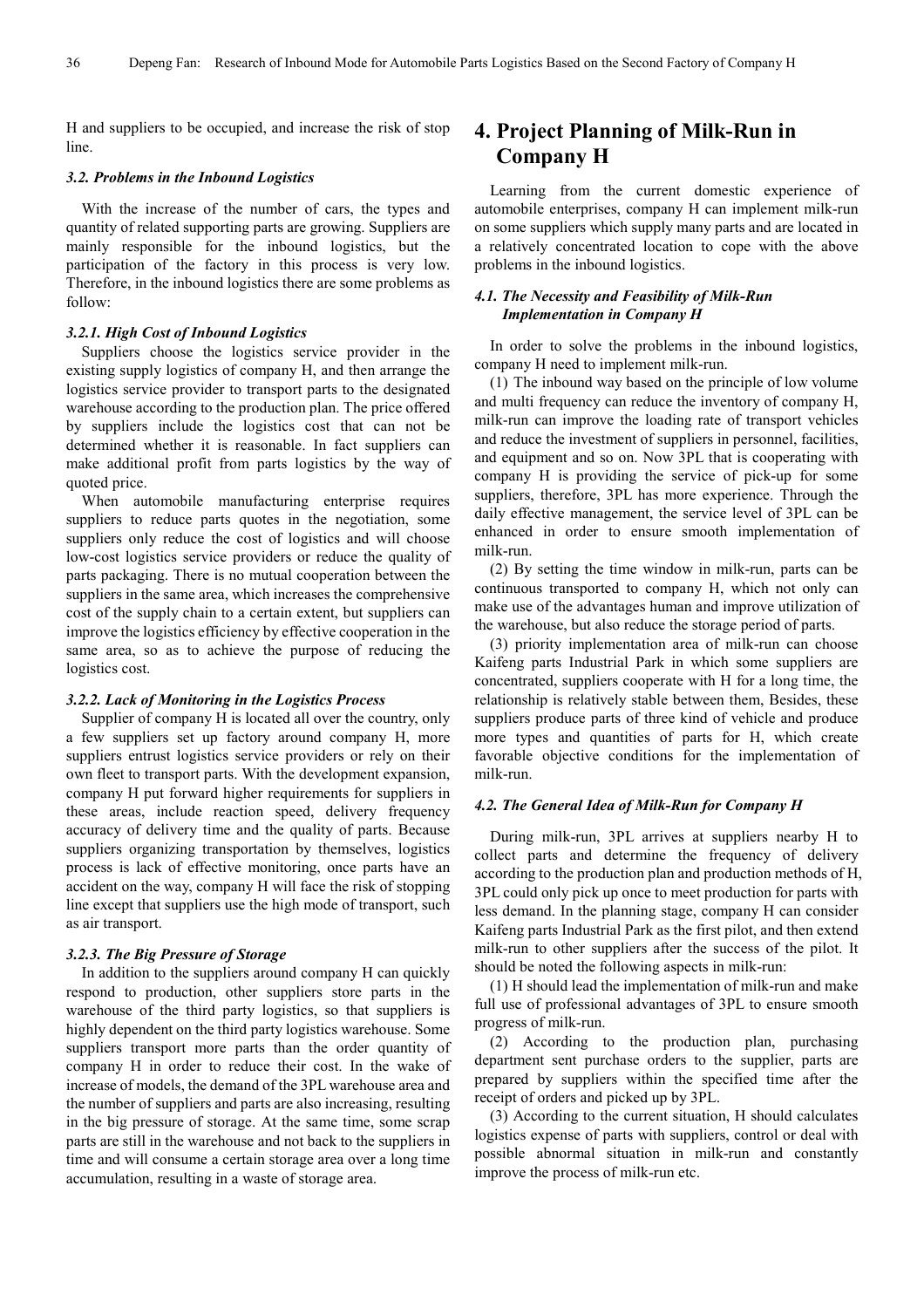### *4.3. The Design Principles of Milk-Run*

The milk-run mode of company H could be designed by the principles as follow:

(1) According to the production plan and the location of supplier, 3PL design a reasonable path to pick up, delivery time, frequency of transport and loading rate, which ensure that parts of suppliers are timely transported to H.

(2) H, suppliers and 3PL must achieve full trust and keep the information sharing each other.

(3) In milk-run, arrival time and departure time of transport vehicle should be strictly obeyed to ensure the normal operation of the production line.



*Figure 2. The milk-run supply logistics model.* 

# **5. Considerations and Strategy of Milk-Run Implementation in Company H**

### *5.1. Difficulties in the Implementation of Milk-Run*

The implementation of milk-run needs to meet some certain conditions, if the company does not have these conditions, milk-run will meet a lot of difficulties.

## *5.1.1. Accuracy of the Production Planning Need to Improve*

After coming out of the painting, bodywork enter the buffer in which 600 bodywork can be accommodated to sort, however, sorting for a long time will cause that some bodywork can not be timely conveyed to the assembly department on schedule, resulting in abnormal changes such as the type, quantity and time of parts.

#### *5.1.2. Not Cooperation*

For one thing, inventory of 3PL will be reduced, and inventory of suppliers will be increased, which will increase storage cost of suppliers, the pressure of suppliers will be enlarged, because some suppliers also provide parts for other automobile manufacturing enterprise. For another, packaging standard of every supplier may be not unified, for example, specifications of work place tool chests is not same, which will cause that tools between suppliers can not be stacked in the process of delivery and result in the waste of vehicle space. However, the uniform specification of the tools will cause suppliers to buy or make new ones and increase the cost of suppliers.

# *5.1.3. Lack of Information Sharing Platform*

Parts Milk-run is based on the information sharing [10]. Company H requires to formulate accurate production planning at each stage in milk-run, when problems arise in the production or change of plan, company H should notify suppliers and 3PL to make them respond quickly to changes. But the three parties still rely on the traditional way of communication and lack an effective information sharing platform at present and can not timely share information, which will caused certain difficulties in the implementation of milk-run.

# *5.1.4. Parts Quality Is Difficult to Guarantee*

For one thing, parts that suppliers provide for H can not be guaranteed to be fully qualified, for another, H can not spare parts without waste in the production process. Once parts have problems, the production and delivery will be affected. The problem will be more complex when it relates to quality responsibility traceability of parts.

# *5.2. Countermeasures and Suggestions*

In order to solve the problem mentioned above, some suggestions are put forward.

#### *5.2.1. To Improve the Accuracy of Production Plan*

The production department planner should make an accurate plan and reduce alterations in production planning. Every department, especially the assembly department, should be responsible for the implementation of the production plan, in order to provide accurate information of parts for the suppliers.

# *5.2.2. To Improve the Enthusiasm of Suppliers*

The company should make suppliers participate in milk-run and let them know about the benefits of milk-run. Rectification of work place tool chests must have a gradual process in which company H must participate.

### *5.2.3. To Establish the Information Sharing Platform*

The company should feed back the information of parts to suppliers and 3PL, if there are changes in the production planning, changes are still quickly transferred to suppliers and 3PL, in order to ensure that they have enough time to deal with the changes. The inventory information of suppliers and transportation information of 3PL should also be timely shared to the production management department of company H.

# *5.2.4. To Improve the Quality Level of Parts*

Suppliers should improve their level of production technology to ensure the quality of parts, which can also